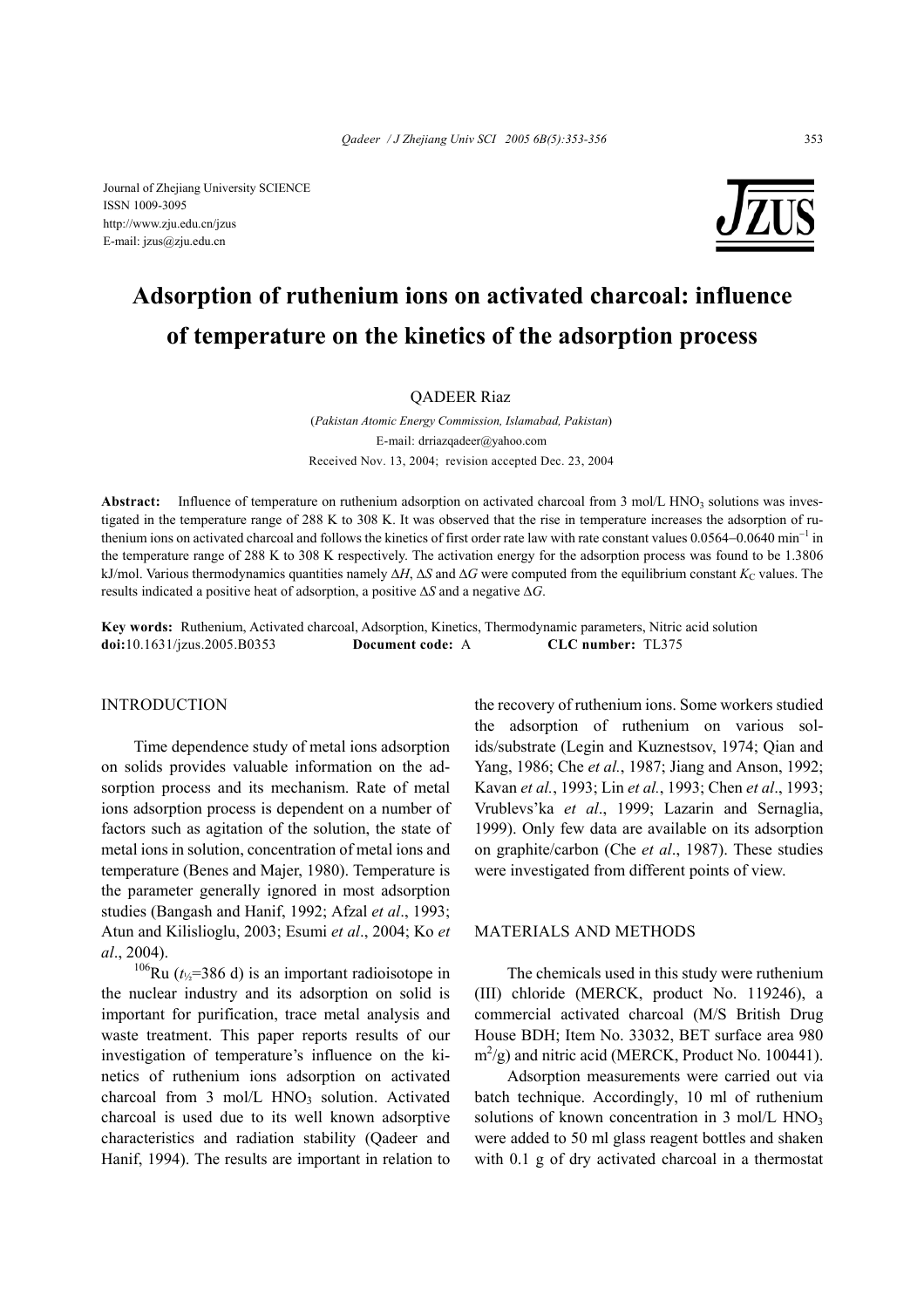shaker, the temperature of which was pre-adjusted to a desired value. After a predetermined time, each solution was filtered through Whatman filter paper No. 40 (Circular, 14.0 cm). The first 2−3 ml portion of the filtrate was rejected because of the adsorption of ruthenium ions on the filter paper. The concentration of ruthenium ions in measuring filtrate was determined by means of a wavelength dispersive X-rays fluorescence spectrometer (Siemens SRS200) and was corrected for losses due to adsorption on the walls of the glass bottles by running blank experiments (i.e., without activated charcoal added). The amount of ruthenium ions adsorbed on the activated charcoal was computed using the following relation:

Amount adsorbed 
$$
(g/g)=(C_o-C_t)V/W
$$
 (1)

where  $C_0$  is the initial concentration of ruthenium ions solution  $(g/L)$ ;  $C_t$  the concentration of ruthenium ions in solutions (g/L) at time *t*; *V* the volume of the solution taken (L) and *W* the weight of the activated charcoal taken (g).

#### RESULTS AND DISCUSSION

Investigations were conducted to ascertain the time required to reach equilibrium between ruthenium ions and the activated charcoal as a function of temperature. This study involved shaking of 10 ml of a solution containing  $5 \times 10^{-3}$  g/L of ruthenium in 3 mol/L HNO<sub>3</sub> with  $0.1$  g of activated charcoal for different time intervals from 2 to 100 min at temperatures of 288 K to 308 K. Fig.1 represents the variation of ruthenium ions adsorption on activated charcoal with shaking time. This figure indicates that initially the amount of ruthenium ions adsorbed increases rapidly, but then the process slows down and subsequently attains a constant value after 80 min i.e., when adsorption equilibrium is established. The slow adsorption is explained by the diffusion of ruthenium ions into the pores of the activated charcoal. Fig.1 also shows that the general time dependence of the ruthenium ions adsorption process is essentially independent of temperature. However, the temperature variations influence the amount of ruthenium ions adsorption, which increases with the rise in the adsorption temperature. This is because at higher temperature, the diffusion of ruthenium ions through the charcoal pores is faster and can proceed to a larger extent (Qadeer and Hanif, 1994).



**Fig.1 Influence of temperature on the adsorption of ruthenium ions on activated charcoal from 3 mol/L HNO3**

The Lagergren equation (Lagergren, 1898) employed for studying the rate constant of the process of ruthenium ions adsorption on activated charcoal is in the form:

$$
\log(q_{\rm e} - q_t) = \log q_{\rm e} - K_{\rm ads} t / 2.303\tag{2}
$$

where  $q_e$  is the amount of ruthenium ions adsorbed per gram of activated charcoal at equilibrium;  $q_t$  is the amount of ruthenium ions adsorbed at time  $t$  and  $K_{ads}$ is the rate constant for ruthenium ions adsorption  $(\text{min}^{-1})$ . The linear plot of log( $q_e - q_t$ ) versus *t*, Fig.2, shows the appropriateness of the above equation and subsequently the first order nature of the process involved. The values of the rate constant  $K_{\text{ads}}$  were calculated from the slopes of the afore-mentioned curves and are given in Table 1. The activation energy



**Fig.2 Plots of log(***qe*−*qt***) versus time at different temperature for ruthenium adsorption on activated charcoal from 3 mol/L HNO3**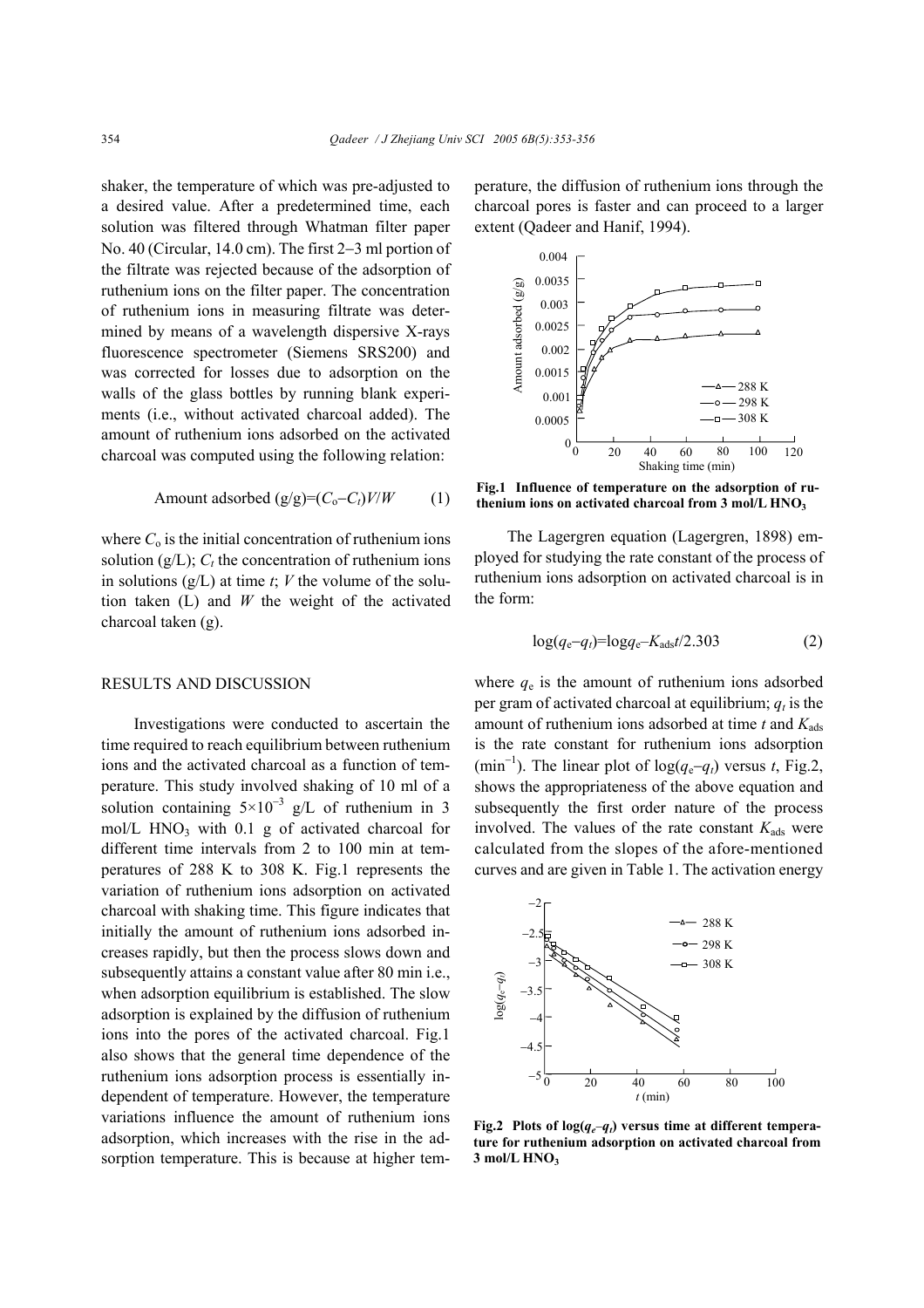for the ruthenium ions adsorption process was determined from the slope of a linear plot of  $ln K_{ads}$ versus 1/*T* and was found to be 1.3806 kJ/mol.

Table 1 Values of  $K_{ads}$  for the adsorption of ruthenium **on activated charcoal from 3 mol/L HNO3**

| Temperature $(K)$ | $K_{\text{ads}}\left(\text{min}^{-1}\right)$ |  |
|-------------------|----------------------------------------------|--|
| 288               | 0.0640                                       |  |
| 298               | 0.0619                                       |  |
| 308               | 0.0564                                       |  |

The adsorption of ruthenium ions on activated charcoal can be expressed as:

$$
S + M \underset{k_2}{\leftrightarrow} S - M \tag{3}
$$

where S is the activated charcoal; M is the ruthenium ions;  $k_1$  and  $k_2$  are the rate constants for the adsorption and desorption processes, respectively. The equilibrium constant,  $K_C$  can be calculated as:

$$
K_{\rm C} = k_1/k_2 = C_{\rm M, AC}/C_{\rm M, SN} \tag{4}
$$

where  $C_{M,AC}$  and  $C_{M,SN}$  are the equilibrium concentrations of ruthenium ions on activated charcoal and in solutions, respectively. Mathematically, these concentrations can be expressed as:

and

$$
C_{\rm M,AC} = C_{\rm Mi}(F) \tag{5}
$$

$$
C_{\text{M,SN}}=C_{\text{Mi}}(1-F) \tag{6}
$$

where  $C_{\text{Mi}}$  is the initial concentration of ruthenium ions and *F* is the fractional amount of adsorption at equilibrium. On substituting the values of C<sub>M,AC</sub> and  $C_{M,SN}$  into the Eq.(4), it becomes:

$$
K_{\mathcal{C}}=F/(1-F) \tag{7}
$$

The values of the equilibrium constant  $(K_C)$  for the adsorption of ruthenium ions on activated charcoal were calculated at different temperatures at equilibrium time (i.e. 80 min). The variation of  $K_C$ with temperature is shown in Fig.3 showing that  $K_C$ values increase with increase in adsorption temperature, thus implying a strengthening of the adsorbate-adsorbent interactions at higher temperatures. This also indicates that the ruthenium ions dehydrate considerably at higher temperature before adsorption and thus their size during adsorption is smaller yielding higher  $K_C$  values (Qadeer *et al.*, 1995). The thermodynamic quantities such as ∆*G*, ∆*H* and ∆*S* of ruthenium ions adsorption on activated charcoal were calculated using the following relations:

$$
lnK_C = -\Delta H / RT + constant \tag{8}
$$

$$
\Delta G = -RTnK_C
$$
\n
$$
\Delta S = (\Delta H - \Delta G)/T
$$
\n(10)

$$
\Delta \beta - (\Delta H - \Delta \beta)^T \tag{10}
$$

where ∆*H*, ∆*G*, ∆*S* and *T* are the enthalpy, Gibbs free energy, entropy and temperature in K respectively; R is the gas constant (8.314 J/(mol·K)). Value of ∆*H*  was computed from the slope of the linear variation of  $ln K_C$  with the reciprocal of temperature,  $1/T$  (Fig.4) according to Eq.(8). The estimated ∆*H* value for the present system was 34.1642 kJ/mol. This value matches fairly well with the ∆*H* value determined by



**Fig.3** Variation of  $K<sub>C</sub>$  with temperature for ruthenium **adsorption on activated charcoal from 3 mol/L HNO3**



**Fig.4** Plot of  $\ln K_C$  versus reciprocal of temperature (1/*T*) **for the adsorption of ruthenium on activated charcoal**  from  $3 \text{ mol/L HNO}_3$